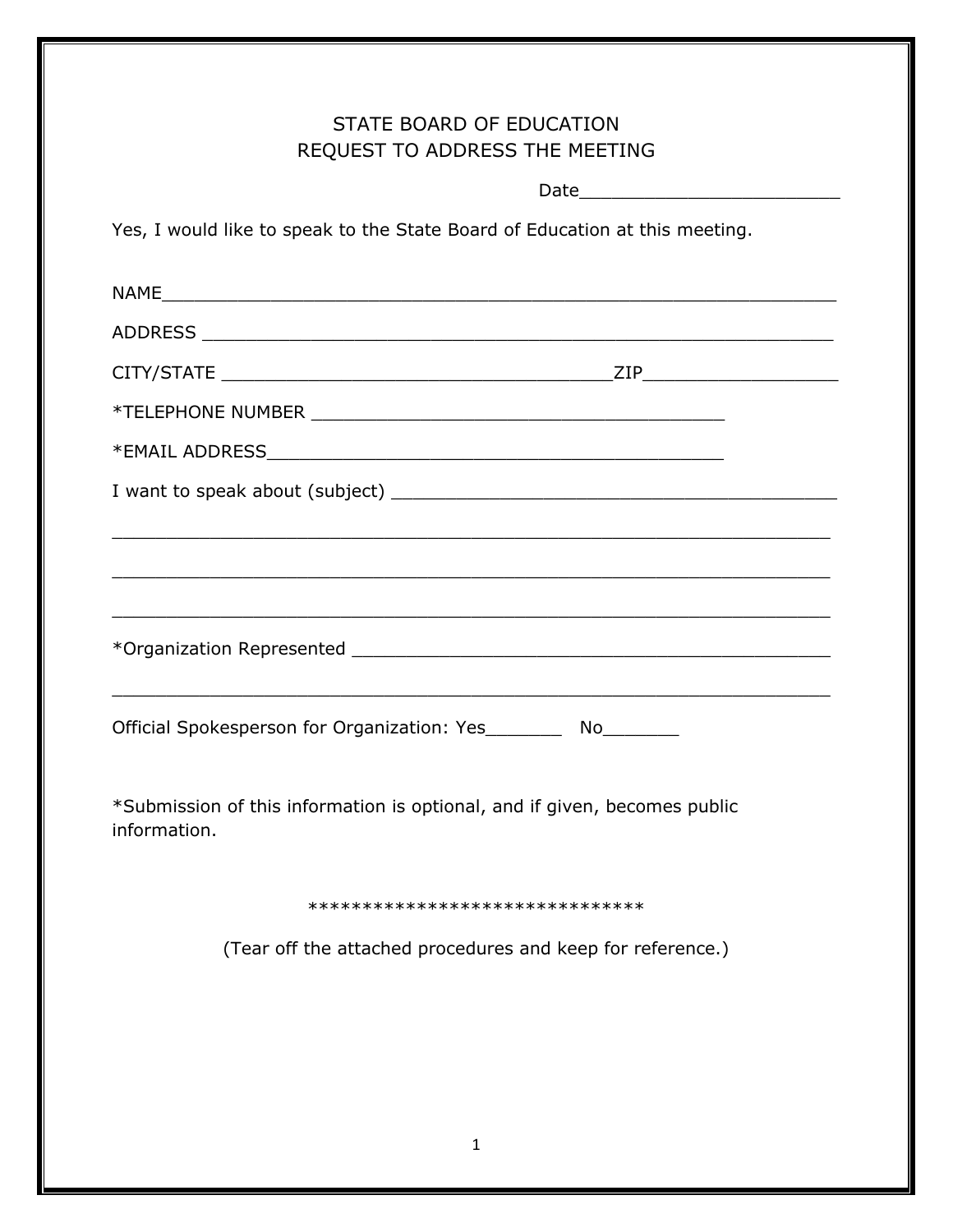## PUBLIC PARTICIPATION <u>IN</u> STATE BOARD OF EDUCATION MEETINGS

- 1. The State Board of Education welcomes comment from the public on education related issues, regardless of whether the issue is on the day's agenda. Before a vote is taken on an agenda item, the public is given opportunity to comment on the specific item under consideration. In addition, comments from the public on both agenda and non-agenda items will be heard at approximately 1:00 p.m. (or immediately following the lunch recess) regardless of the number of items remaining on the agenda for discussion/action, or as otherwise stated on the agenda.
- 2. The persons wishing to address the State Board of Education will be asked to identify themselves as to name and address, and may indicate the organization to which they belong, if any. In those instances in which a person is representing an organization, the presenter should indicate whether the presentation represents the official views of the organization.
- 3. All persons wishing to address the State Board of Education must declare their intent to the State Board Executive on the appropriate form prior to the beginning of the portion of the meeting devoted to public participation.
- 4. The public participation segment of the meeting will have a limitation of one hour. (Exception noted in number 5)
- 5. Each presentation will be limited to five minutes except in instances in which the number of speakers will exceed the time limitation. The Chairman may reduce the five-minute period to a lesser amount at the beginning of the public participation, but in no instance will the time provided be reduced to less than three minutes. Depending on the number of persons wishing to address the State Board of Education and with the imposition of the minimum three minutes limitation, the onehour limitation in such instances may be extended to permit every person to present views to the Board.
- 6. Persons who may wish to address the State Board of Education on topics for which a hearing has been planned or may be scheduled in the near future, should be so informed of the fact by the Chairman, and it should be indicated that such a hearing may be the appropriate forum for the expression of views.
- 7. In those instances in which more than three persons wish to present their views to the State Board of Education and represent a single organizational unit or a consortium-type organizational unit, such presentation shall be limited to one spokesperson with ten minutes of opportunity or up to three presenters of three minutes each.